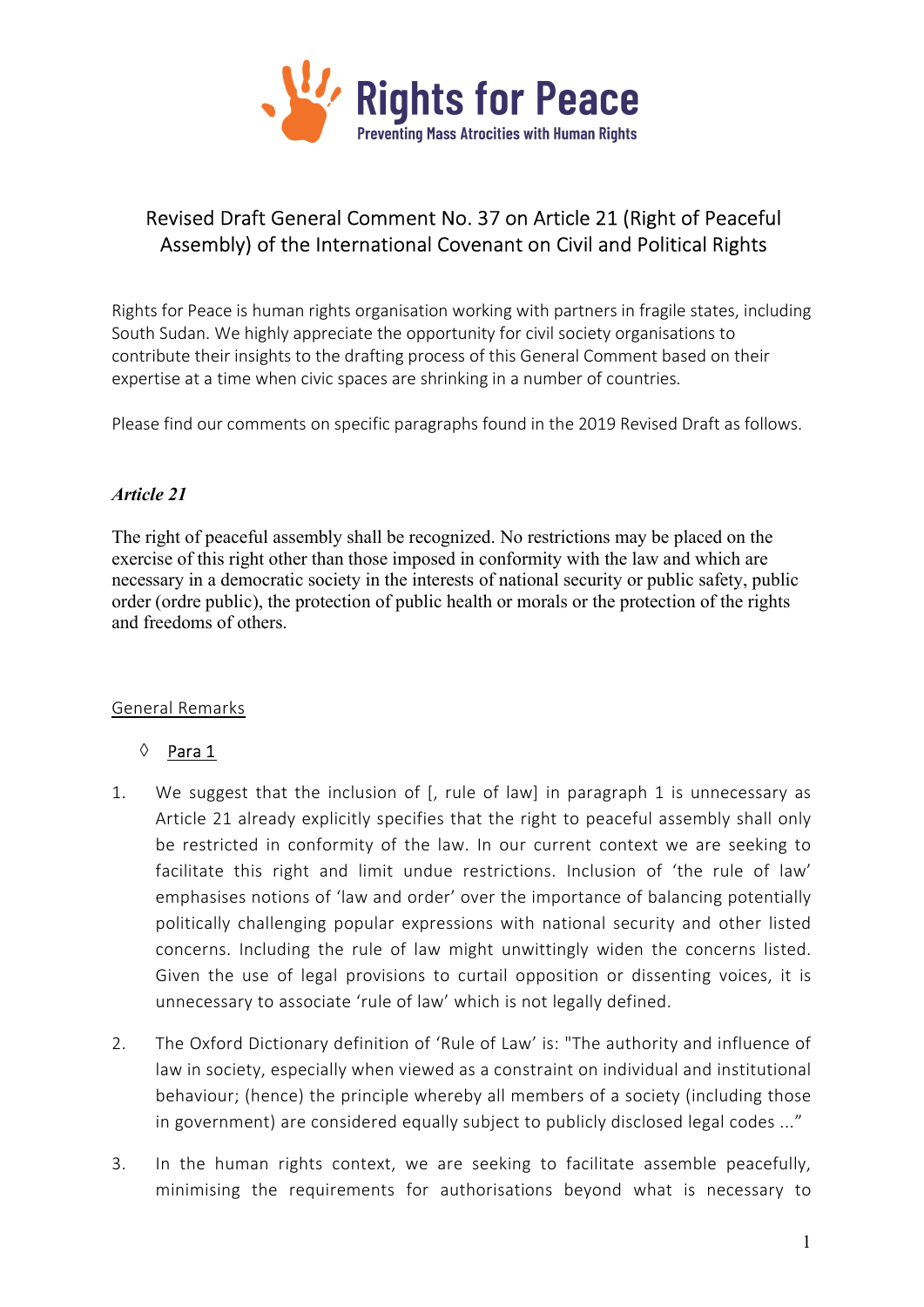safeguard specific public interests, which should not be confused with the interests of authority, law and order.

# $\Diamond$  Para 1 (second to last sentence)

4. While the Draft General Comment No. 37 ('GC 37') underlines the role of peaceful assembly to 'advance ideas and aspirational goals in the public domain', 'establish the extent of support for or opposition to those ideas and goals', 'to air grievances', and create 'opportunities for inclusive participatory and peaceful resolution of differences', it could usefully acknowledge the that 'right of peaceful assembly' is also an important means to of seeking the inalienable 'right to self-determination.'

# $\Diamond$  Para 2 and 4: Freedom of Peaceful Assembly in public and private spaces.

- 5. While Freedom of assembly is generally associated with peaceful marches, protests and other gatherings in public spaces, gatherings in private spaces also require protection.
- 6. The requirement in many countries for civil society or other gatherings to obtain authorisation to hold a meeting or organise a gathering in private settings should benefit from the protection of Article 21 as well as Article 22 on the right to freedom of association. In many countries it is customary for civil society organisations to obtain authorisation or clearance to organise conferences or meetings in hotels or other meetings and for these to be considered as public gatherings.

Recommendation : insert "and private" between 'public' and 'spaces' in para 2; delete the 'the' preceding 'public'. Note other references to public spaces and the privatisation of public spaces].

In para 4, delete 'publicly accessible' and use 'same place'.

# $\lozenge$  Para 7

7. In para. 7 there is discussion of contentious goals, and these are associated in same sentence with possible disruptive circumstances. This is problematic and we suggest to dissociate 'contentious goals' with any connection to possible public 'disruptions'. Gatherings regarding contentious goals need not result in disruptive assemblies, which is almost presumed with the current phrasing. If an environment is fostered that presumes contention to have a close nexus with disruption, this can heighten tensions with policing authorities that may indeed provoke disruptions where none were intended by the participants.

Recommendation : emphasise that peaceful assemblies are sometimes used to pursue ideas and 'goals that are somehow contentious', and that these need not lead to any form of disruption, and instead can be a healthy form of collective expression in a democratic society. It may even include expression of the right to